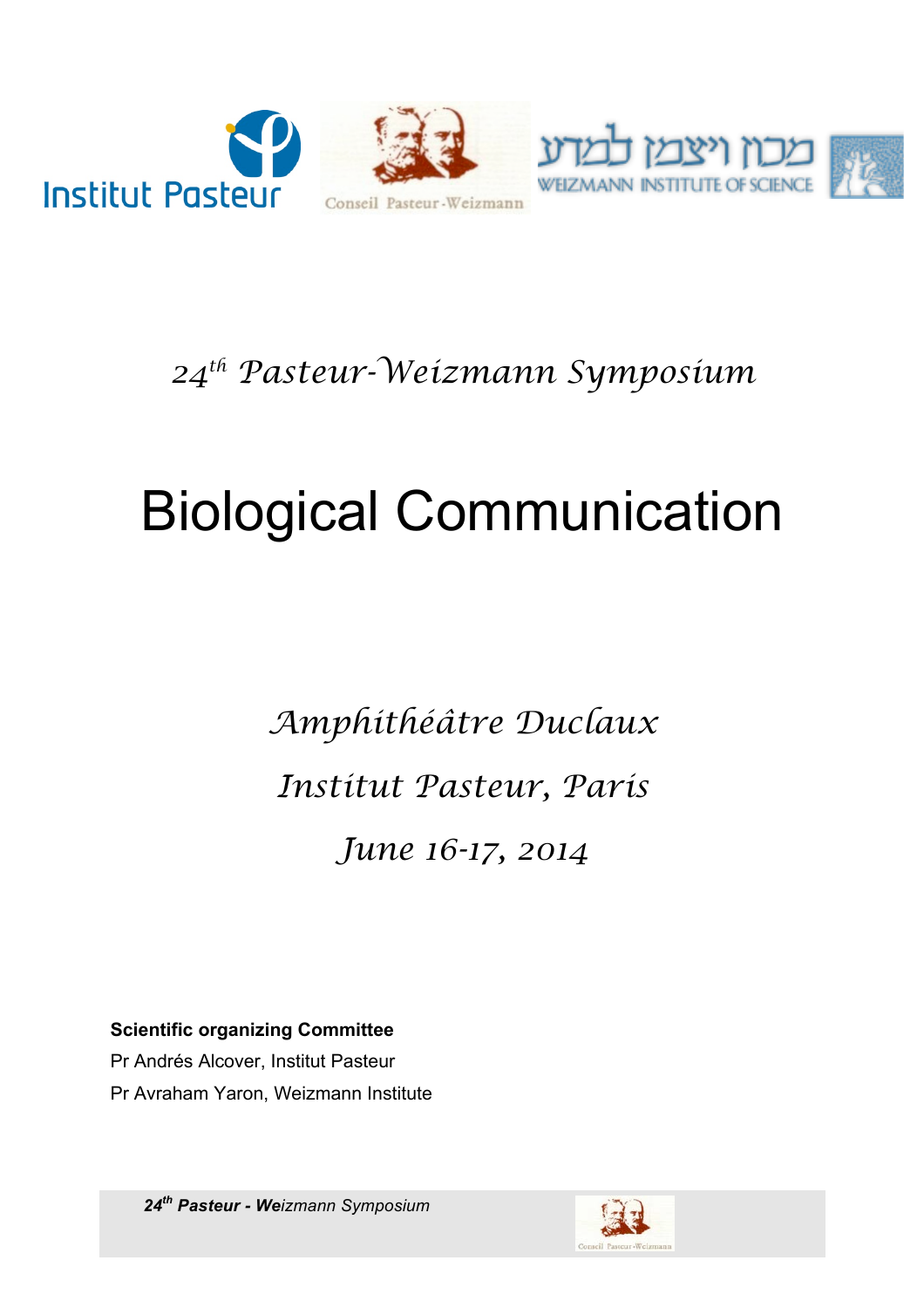## *Program*

### *Monday, June 16*

| 08:30 | <b>Gathering, coffee</b>                                                                                                                                              |
|-------|-----------------------------------------------------------------------------------------------------------------------------------------------------------------------|
| 09:00 | <b>Opening:</b><br>Andrés Alcover, Avraham Yarom                                                                                                                      |
|       | Welcome: Christian Brechot, Director General, Institut Pasteur                                                                                                        |
| 09:20 | <b>Plenary lecture I</b><br>Yasmine Belkaid, NIH, Bethesda, USA<br>Role of the microbiota in tissue immunity and inflammation                                         |
|       | Session I: Quorum sensing: from the ocean to the stem<br>cell niche<br><b>Chair:</b> Moshe Yaniv, Institut Pasteur                                                    |
| 10:10 | Ilana Kolodkin-Gal, Weizmann Institute<br>Manipulation of Bacillus subtilis biofilms by its eukaryotic host                                                           |
| 10:35 | <b>Coffee break</b>                                                                                                                                                   |
| 11:05 | Jean Marc Ghigo, Institut Pasteur<br>Sniffing the crowd: Nature and role of airborne volatile molecules<br>produced by bacterial communities.                         |
| 11:30 | Asaf Vardi, Weizmann Institute<br>Redox-Based Sensing of the Marine Environment: From Organelle<br><b>Signaling to Cell Fate Decisions</b>                            |
| 11:55 | Antonio Freitas, Institut Pasteur<br>The role of quorum sensing in lymphocyte homeostasis                                                                             |
| 12:20 | Lilach Gilboa, Weizmann Institute<br>Communicating ovarian development to the germ line: Somatic control of<br>Germ line stem cell establishment and differentiation. |
| 12:45 | <b>Lunch break</b>                                                                                                                                                    |
| Note: | Plenary lecture: 40 min talk + 10 min questions<br>Lectures: 20 min talk $+5$ min questions                                                                           |

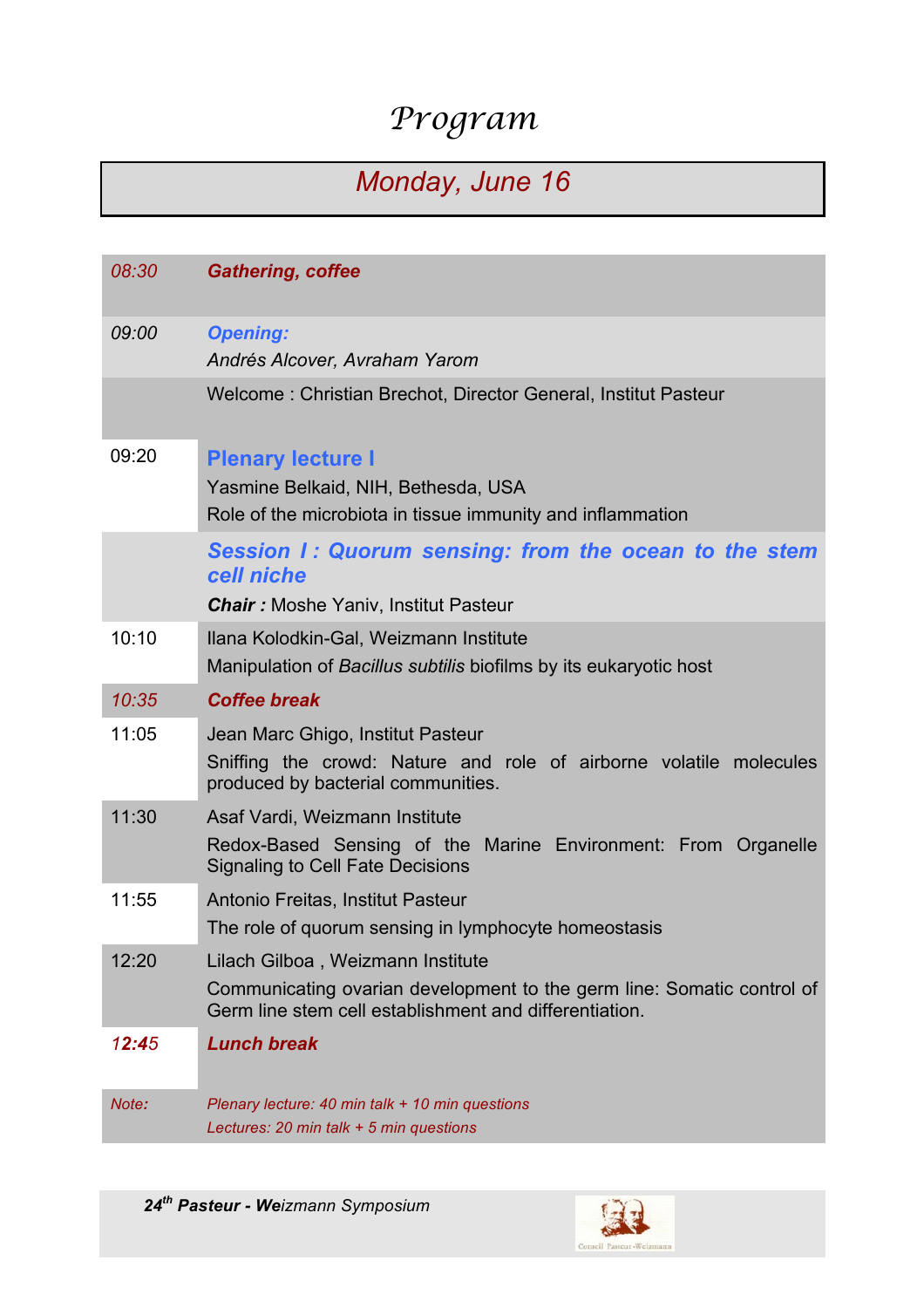|       | <b>Session II: Cell migration and chemotaxis</b><br><b>Chair:</b> Nancy Guillen, Institut Pasteur                        |
|-------|--------------------------------------------------------------------------------------------------------------------------|
| 14:30 | Pierre-Marie Lledo, Institut Pasteur<br>Migration and integration of new neurons into old brain circuits                 |
| 14:55 | Michael Eisenbach, Weizmann Institute<br>Mammalian sperm guidance by thermotaxis, with temperature sensing by<br>opsins. |
| 15:20 | Philippe Bastin, Institut Pasteur                                                                                        |
|       | Trypanosome migration in the tsetse fly and beyond                                                                       |
| 15:45 | <b>Coffee break</b>                                                                                                      |
| 16:15 | Guy Shakhar, Weizmann Institute<br>Interstitial dendritic cell migration: a key to antigen sampling and<br>presentation  |
| 16:40 | Philippe Herbomel, Institut Pasteur                                                                                      |
|       | Deployment of tissue resident leukocytes: insights from the zebrafish                                                    |
| 17:05 | Eli Arama, Weizmann Institute                                                                                            |
|       | Fertile death: utilization of apoptotic caspases during cellular remodeling<br>in drosophila                             |
| 17:30 | Ronen Alon, Weizmann Institute                                                                                           |
|       | Leukocyte crossing of blood barriers: old signals, new checkpoints                                                       |
|       |                                                                                                                          |
| Note: | Lectures: 20 min talk + 5 min questions                                                                                  |

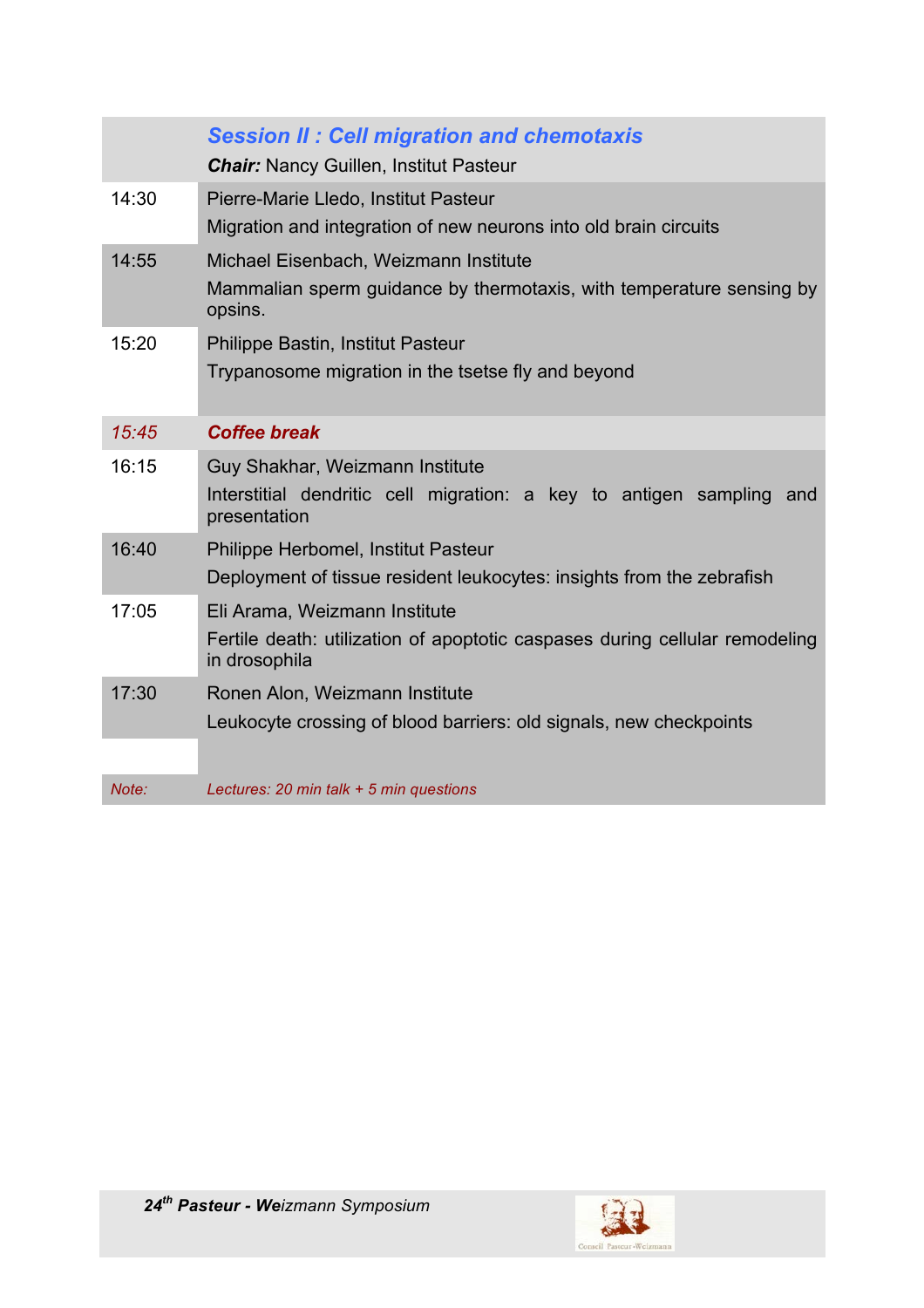### *Tuesday June 17*

| 09:00 | <b>Plenary Lecture II</b><br>Nihal Altan-Bonnet, NIH, Bethesda, USA.<br>Lipids: catalysts of viral replication                  |
|-------|---------------------------------------------------------------------------------------------------------------------------------|
|       | <b>Session III : Host-microbe interactions</b><br><b>Chair:</b> Irit Sagi, Weizmann Institute                                   |
|       |                                                                                                                                 |
| 9:50  | Eran Elinav, Weizmann Institute<br>Host and microbiota communications in health and disease                                     |
| 10:15 | <b>Coffee break</b>                                                                                                             |
| 10:45 | Gérard Eberl, Institut Pasteur<br>ROR <sub>y</sub> t cells in intestinal homeostasis                                            |
| 11:10 | Yoav Soen, Weizmann Institute<br>Epigenetic- and Microbial-mediated Mechanisms of Response to Non-<br><b>Familiar Stress</b>    |
| 11:35 | <b>Marc Lecuit, Institut Pasteur</b><br>How Listeria makes its way into the host                                                |
| 12:00 | Ido Amit, Weizmann Institute<br>Ab initio characterization of the immune system using massively parallel<br>single cell RNA-Seq |
| 12:25 | Andrés Alcover, Institut Pasteur<br>Polarized vesicle traffic to the immunological synapse and its subversion<br>by HIV         |
| 12:50 | <b>Lunch break</b>                                                                                                              |
|       |                                                                                                                                 |
| Note: | Plenary lecture: 40 min talk + 10 min questions<br>Lectures: 20 min talk + 5 min questions                                      |